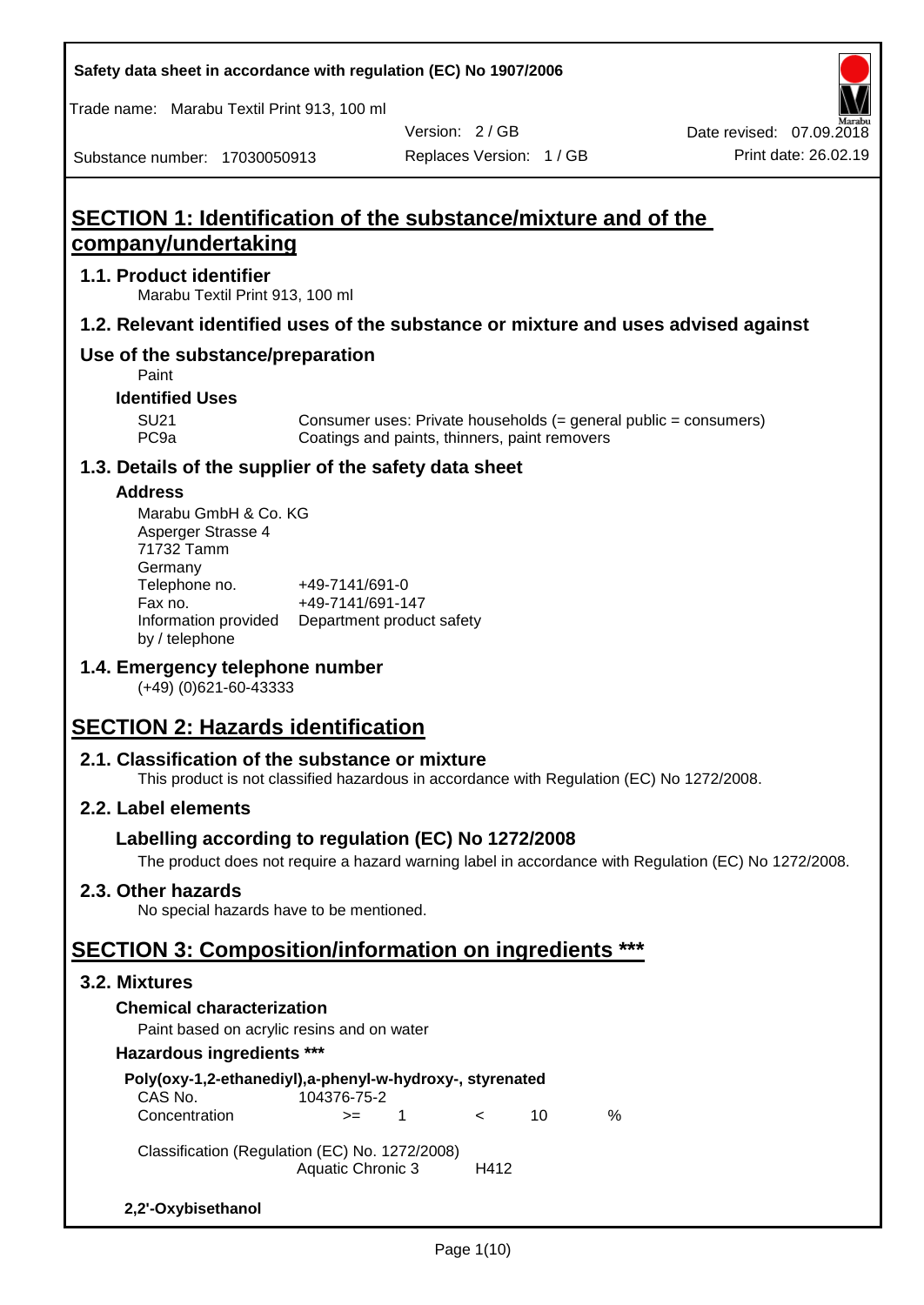| Safety data sheet in accordance with regulation (EC) No 1907/2006                    |                                                                                                                                |               |                                                      |                          |   |                          |
|--------------------------------------------------------------------------------------|--------------------------------------------------------------------------------------------------------------------------------|---------------|------------------------------------------------------|--------------------------|---|--------------------------|
| Trade name: Marabu Textil Print 913, 100 ml                                          |                                                                                                                                |               |                                                      |                          |   |                          |
|                                                                                      |                                                                                                                                | Version: 2/GB |                                                      |                          |   | Date revised: 07.09.2018 |
| Substance number: 17030050913                                                        |                                                                                                                                |               |                                                      | Replaces Version: 1 / GB |   | Print date: 26.02.19     |
| CAS No.<br>EINECS no.<br>Registration no.<br>Concentration                           | 111-46-6<br>203-872-2<br>01-2119457857-21<br>$>=$                                                                              | 1             | $\lt$                                                | 10                       | % |                          |
| Classification (Regulation (EC) No. 1272/2008)                                       | Acute Tox. 4<br>STOT RE 2                                                                                                      |               | H302<br>H373                                         |                          |   |                          |
| <b>Bronopol (INN)</b><br>CAS No.<br>EINECS no.<br>Concentration                      | $52 - 51 - 7$<br>200-143-0<br>$>=$                                                                                             | 0,01          | $\overline{\phantom{a}}$                             | 0,1                      | % |                          |
| Classification (Regulation (EC) No. 1272/2008)                                       | Eye Dam. 1<br>Skin Irrit. 2<br>STOT SE 3<br>Acute Tox. 4<br>Acute Tox. 4<br><b>Aquatic Acute 1</b><br><b>Aquatic Chronic 1</b> |               | H318<br>H315<br>H335<br>H302<br>H312<br>H400<br>H410 |                          |   |                          |
| Concentration limits (Regulation (EC) No. 1272/2008)                                 | <b>Aquatic Acute 1</b><br>Aquatic Chronic<br>1                                                                                 | H400<br>H410  | $M = 1$                                              | $M = 10$                 |   |                          |
| <b>Pyrithione zinc</b><br>CAS No.<br>EINECS no.<br>Registration no.<br>Concentration | 13463-41-7<br>236-671-3<br>01-2119511196-46<br>$>=$                                                                            | 0,01          | $\,<\,$                                              | 0,025                    | % |                          |
| Classification (Regulation (EC) No. 1272/2008)                                       | Acute Tox. 3<br>Acute Tox. 3<br>Eye Dam. 1<br>Aquatic Acute 1<br>Aquatic Chronic 1                                             |               | H <sub>301</sub><br>H331<br>H318<br>H400<br>H410     |                          |   |                          |
| Concentration limits (Regulation (EC) No. 1272/2008)                                 | Aquatic Acute 1<br>Aquatic Chronic                                                                                             | H400<br>H410  |                                                      | $M = 100$<br>$M = 10$    |   |                          |
| <b>SECTION 4: First aid measures</b>                                                 |                                                                                                                                |               |                                                      |                          |   |                          |

## **4.1. Description of first aid measures**

#### **After skin contact**

Wash with plenty of water and soap. Do NOT use solvents or thinners.

## **After eye contact**

Separate eyelids, wash the eyes thoroughly with water (15 min.). In case of irritation consult an oculist.

## **After ingestion**

Rinse mouth thoroughly with water. If larger amounts are swallowed or in the event of symptoms take medical treatment.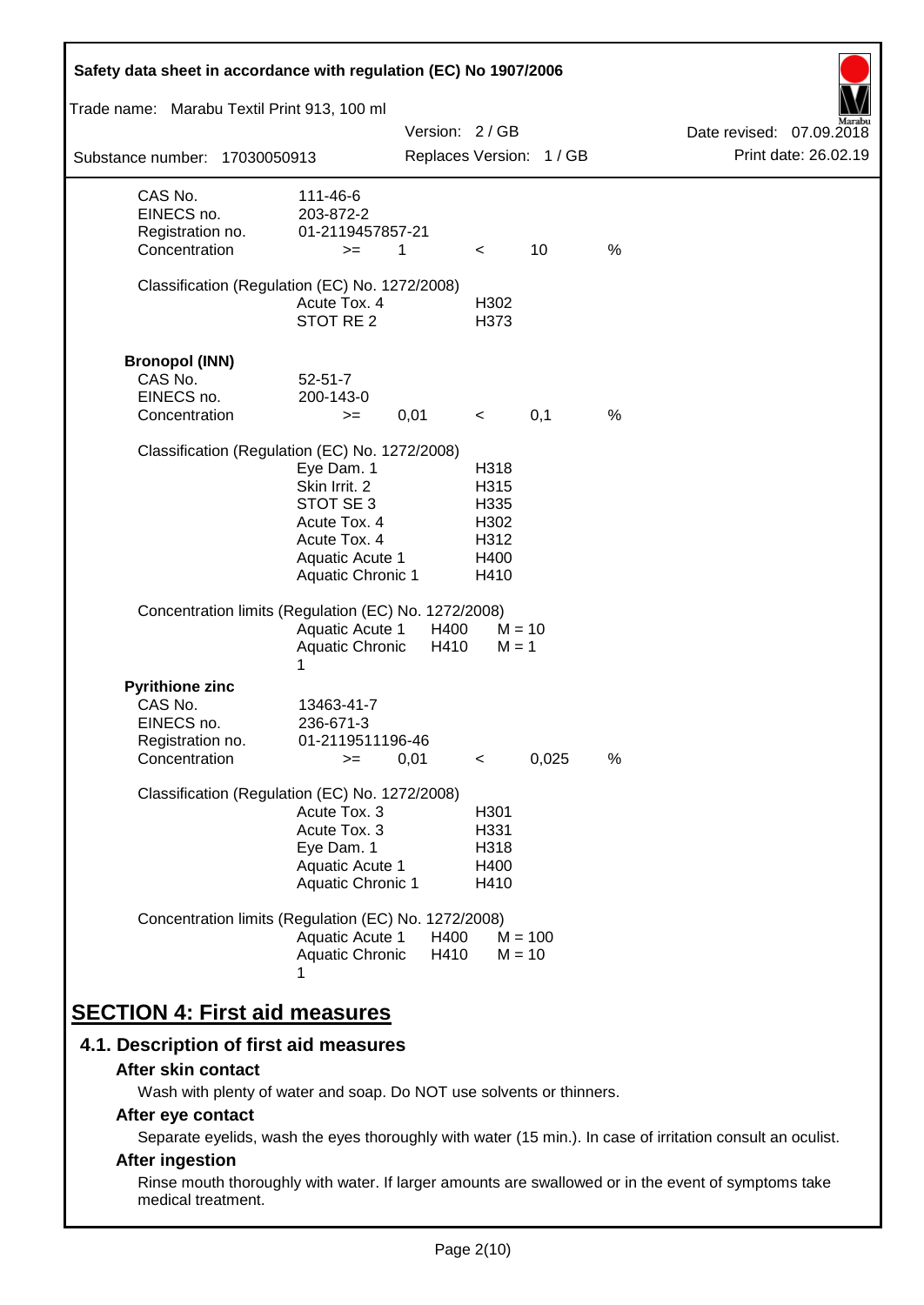Trade name: Marabu Textil Print 913, 100 ml

Version: 2 / GB

Replaces Version: 1 / GB Print date: 26.02.19 Date revised: 07.09.2018

Substance number: 17030050913

- **4.2. Most important symptoms and effects, both acute and delayed** Until now no symptoms known so far.
- **4.3. Indication of any immediate medical attention and special treatment needed Hints for the physician / treatment**

Treat symptomatically

# **SECTION 5: Firefighting measures**

## **5.1. Extinguishing media**

## **Suitable extinguishing media**

Carbon dioxide, Foam, Sand, Water

# **5.2. Special hazards arising from the substance or mixture**

In the event of fire the following can be released: Carbon monoxide (CO); Carbon dioxide (CO2); dense black smoke

## **5.3. Advice for firefighters**

## **Other information**

Collect contaminated fire-fighting water separately, must not be discharged into the drains.

# **SECTION 6: Accidental release measures**

**6.1. Personal precautions, protective equipment and emergency procedures** No particular measures required.

#### **6.2. Environmental precautions** No particular measures required.

**6.3. Methods and material for containment and cleaning up** Clean preferably with a detergent - avoid use of solvents.

#### **6.4. Reference to other sections** Information regarding Safe handling, see Section 7. Information regarding personal protective measures, see Section 8. Information regarding waste disposal, see Section 13.

# **SECTION 7: Handling and storage**

## **7.1. Precautions for safe handling**

## **Advice on safe handling**

Avoid skin and eye contact. Smoking, eating and drinking shall be prohibited in application area.

**Advice on protection against fire and explosion**

No special measures required.

## **7.2. Conditions for safe storage, including any incompatibilities Requirements for storage rooms and vessels**

Store in frostfree conditions.

## **7.3. Specific end use(s)**

Paint

# **SECTION 8: Exposure controls/personal protection \*\*\***

## **8.1. Control parameters**

**Exposure limit values \*\*\***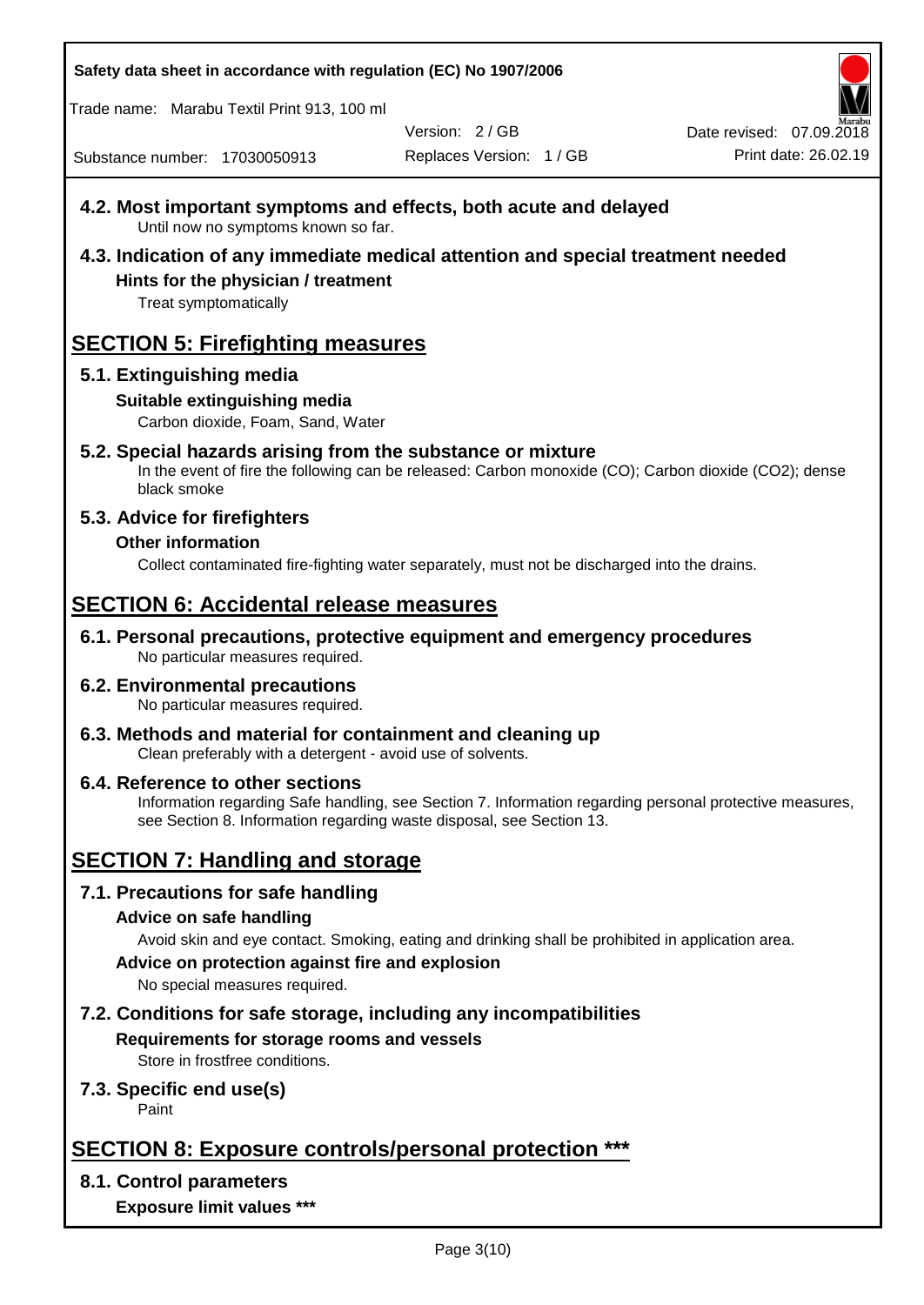| Trade name: Marabu Textil Print 913, 100 ml<br>Version: 2/GB<br>Date revised: 07.09.2018<br>Print date: 26.02.19<br>Replaces Version: 1 / GB<br>Substance number: 17030050913<br>2,2'-Oxybisethanol<br>List<br>EH40<br><b>WEL</b><br><b>Type</b><br>Value<br>101<br>mg/m <sup>3</sup><br>23<br>ppm(V)<br><b>Status: 2011</b><br>Normal and branched chain alkanes, >=C7<br>List<br>EH40<br>Value<br>1200<br>mg/m <sup>3</sup><br>Cycloalkanes, >=C7<br>List<br><b>EH40</b><br>Value<br>800<br>mg/m <sup>3</sup><br><b>Other information</b><br>There are not known any further control parameters.<br><b>Derived No/Minimal Effect Levels (DNEL/DMEL)</b><br>2,2'-Oxybisethanol<br>Type of value<br>Derived No Effect Level (DNEL)<br>Reference group<br>Worker<br>Duration of exposure<br>Long term<br>inhalative<br>Route of exposure<br>Mode of action<br>Local effects<br>Concentration<br>60<br>mg/m <sup>3</sup><br>Type of value<br>Derived No Effect Level (DNEL)<br>Reference group<br>Worker<br>Duration of exposure<br>Long term<br>Route of exposure<br>dermal<br>Mode of action<br>Systemic effects<br>106<br>mg/kg/d<br>Concentration<br>Type of value<br>Derived No Effect Level (DNEL)<br>Reference group<br>Consumer<br>Duration of exposure<br>Long term<br>Route of exposure<br>inhalative<br>Mode of action<br>Local effects<br>Concentration<br>12<br>mg/m <sup>3</sup><br>Type of value<br>Derived No Effect Level (DNEL)<br>Reference group<br>Consumer<br>Duration of exposure<br>Long term<br>Route of exposure<br>dermal<br>Systemic effects<br>Mode of action<br>Concentration<br>mg/kg/d<br>53<br><b>Predicted No Effect Concentration (PNEC)</b><br>2,2'-Oxybisethanol<br><b>PNEC</b><br>Type of value<br><b>Type</b><br>Freshwater<br>Concentration<br>10<br>mg/l | Safety data sheet in accordance with regulation (EC) No 1907/2006 |  |  |  |  |  |  |  |
|-------------------------------------------------------------------------------------------------------------------------------------------------------------------------------------------------------------------------------------------------------------------------------------------------------------------------------------------------------------------------------------------------------------------------------------------------------------------------------------------------------------------------------------------------------------------------------------------------------------------------------------------------------------------------------------------------------------------------------------------------------------------------------------------------------------------------------------------------------------------------------------------------------------------------------------------------------------------------------------------------------------------------------------------------------------------------------------------------------------------------------------------------------------------------------------------------------------------------------------------------------------------------------------------------------------------------------------------------------------------------------------------------------------------------------------------------------------------------------------------------------------------------------------------------------------------------------------------------------------------------------------------------------------------------------------------------------------------------------------------------------------------------------------------------|-------------------------------------------------------------------|--|--|--|--|--|--|--|
|                                                                                                                                                                                                                                                                                                                                                                                                                                                                                                                                                                                                                                                                                                                                                                                                                                                                                                                                                                                                                                                                                                                                                                                                                                                                                                                                                                                                                                                                                                                                                                                                                                                                                                                                                                                                 |                                                                   |  |  |  |  |  |  |  |
|                                                                                                                                                                                                                                                                                                                                                                                                                                                                                                                                                                                                                                                                                                                                                                                                                                                                                                                                                                                                                                                                                                                                                                                                                                                                                                                                                                                                                                                                                                                                                                                                                                                                                                                                                                                                 |                                                                   |  |  |  |  |  |  |  |
|                                                                                                                                                                                                                                                                                                                                                                                                                                                                                                                                                                                                                                                                                                                                                                                                                                                                                                                                                                                                                                                                                                                                                                                                                                                                                                                                                                                                                                                                                                                                                                                                                                                                                                                                                                                                 |                                                                   |  |  |  |  |  |  |  |
|                                                                                                                                                                                                                                                                                                                                                                                                                                                                                                                                                                                                                                                                                                                                                                                                                                                                                                                                                                                                                                                                                                                                                                                                                                                                                                                                                                                                                                                                                                                                                                                                                                                                                                                                                                                                 |                                                                   |  |  |  |  |  |  |  |
|                                                                                                                                                                                                                                                                                                                                                                                                                                                                                                                                                                                                                                                                                                                                                                                                                                                                                                                                                                                                                                                                                                                                                                                                                                                                                                                                                                                                                                                                                                                                                                                                                                                                                                                                                                                                 |                                                                   |  |  |  |  |  |  |  |
|                                                                                                                                                                                                                                                                                                                                                                                                                                                                                                                                                                                                                                                                                                                                                                                                                                                                                                                                                                                                                                                                                                                                                                                                                                                                                                                                                                                                                                                                                                                                                                                                                                                                                                                                                                                                 |                                                                   |  |  |  |  |  |  |  |
|                                                                                                                                                                                                                                                                                                                                                                                                                                                                                                                                                                                                                                                                                                                                                                                                                                                                                                                                                                                                                                                                                                                                                                                                                                                                                                                                                                                                                                                                                                                                                                                                                                                                                                                                                                                                 |                                                                   |  |  |  |  |  |  |  |
|                                                                                                                                                                                                                                                                                                                                                                                                                                                                                                                                                                                                                                                                                                                                                                                                                                                                                                                                                                                                                                                                                                                                                                                                                                                                                                                                                                                                                                                                                                                                                                                                                                                                                                                                                                                                 |                                                                   |  |  |  |  |  |  |  |
|                                                                                                                                                                                                                                                                                                                                                                                                                                                                                                                                                                                                                                                                                                                                                                                                                                                                                                                                                                                                                                                                                                                                                                                                                                                                                                                                                                                                                                                                                                                                                                                                                                                                                                                                                                                                 |                                                                   |  |  |  |  |  |  |  |
|                                                                                                                                                                                                                                                                                                                                                                                                                                                                                                                                                                                                                                                                                                                                                                                                                                                                                                                                                                                                                                                                                                                                                                                                                                                                                                                                                                                                                                                                                                                                                                                                                                                                                                                                                                                                 |                                                                   |  |  |  |  |  |  |  |
|                                                                                                                                                                                                                                                                                                                                                                                                                                                                                                                                                                                                                                                                                                                                                                                                                                                                                                                                                                                                                                                                                                                                                                                                                                                                                                                                                                                                                                                                                                                                                                                                                                                                                                                                                                                                 |                                                                   |  |  |  |  |  |  |  |
|                                                                                                                                                                                                                                                                                                                                                                                                                                                                                                                                                                                                                                                                                                                                                                                                                                                                                                                                                                                                                                                                                                                                                                                                                                                                                                                                                                                                                                                                                                                                                                                                                                                                                                                                                                                                 |                                                                   |  |  |  |  |  |  |  |
|                                                                                                                                                                                                                                                                                                                                                                                                                                                                                                                                                                                                                                                                                                                                                                                                                                                                                                                                                                                                                                                                                                                                                                                                                                                                                                                                                                                                                                                                                                                                                                                                                                                                                                                                                                                                 |                                                                   |  |  |  |  |  |  |  |
|                                                                                                                                                                                                                                                                                                                                                                                                                                                                                                                                                                                                                                                                                                                                                                                                                                                                                                                                                                                                                                                                                                                                                                                                                                                                                                                                                                                                                                                                                                                                                                                                                                                                                                                                                                                                 |                                                                   |  |  |  |  |  |  |  |
|                                                                                                                                                                                                                                                                                                                                                                                                                                                                                                                                                                                                                                                                                                                                                                                                                                                                                                                                                                                                                                                                                                                                                                                                                                                                                                                                                                                                                                                                                                                                                                                                                                                                                                                                                                                                 |                                                                   |  |  |  |  |  |  |  |
|                                                                                                                                                                                                                                                                                                                                                                                                                                                                                                                                                                                                                                                                                                                                                                                                                                                                                                                                                                                                                                                                                                                                                                                                                                                                                                                                                                                                                                                                                                                                                                                                                                                                                                                                                                                                 |                                                                   |  |  |  |  |  |  |  |
|                                                                                                                                                                                                                                                                                                                                                                                                                                                                                                                                                                                                                                                                                                                                                                                                                                                                                                                                                                                                                                                                                                                                                                                                                                                                                                                                                                                                                                                                                                                                                                                                                                                                                                                                                                                                 |                                                                   |  |  |  |  |  |  |  |
|                                                                                                                                                                                                                                                                                                                                                                                                                                                                                                                                                                                                                                                                                                                                                                                                                                                                                                                                                                                                                                                                                                                                                                                                                                                                                                                                                                                                                                                                                                                                                                                                                                                                                                                                                                                                 |                                                                   |  |  |  |  |  |  |  |
|                                                                                                                                                                                                                                                                                                                                                                                                                                                                                                                                                                                                                                                                                                                                                                                                                                                                                                                                                                                                                                                                                                                                                                                                                                                                                                                                                                                                                                                                                                                                                                                                                                                                                                                                                                                                 |                                                                   |  |  |  |  |  |  |  |
|                                                                                                                                                                                                                                                                                                                                                                                                                                                                                                                                                                                                                                                                                                                                                                                                                                                                                                                                                                                                                                                                                                                                                                                                                                                                                                                                                                                                                                                                                                                                                                                                                                                                                                                                                                                                 |                                                                   |  |  |  |  |  |  |  |
|                                                                                                                                                                                                                                                                                                                                                                                                                                                                                                                                                                                                                                                                                                                                                                                                                                                                                                                                                                                                                                                                                                                                                                                                                                                                                                                                                                                                                                                                                                                                                                                                                                                                                                                                                                                                 |                                                                   |  |  |  |  |  |  |  |
|                                                                                                                                                                                                                                                                                                                                                                                                                                                                                                                                                                                                                                                                                                                                                                                                                                                                                                                                                                                                                                                                                                                                                                                                                                                                                                                                                                                                                                                                                                                                                                                                                                                                                                                                                                                                 |                                                                   |  |  |  |  |  |  |  |
|                                                                                                                                                                                                                                                                                                                                                                                                                                                                                                                                                                                                                                                                                                                                                                                                                                                                                                                                                                                                                                                                                                                                                                                                                                                                                                                                                                                                                                                                                                                                                                                                                                                                                                                                                                                                 |                                                                   |  |  |  |  |  |  |  |
|                                                                                                                                                                                                                                                                                                                                                                                                                                                                                                                                                                                                                                                                                                                                                                                                                                                                                                                                                                                                                                                                                                                                                                                                                                                                                                                                                                                                                                                                                                                                                                                                                                                                                                                                                                                                 |                                                                   |  |  |  |  |  |  |  |
|                                                                                                                                                                                                                                                                                                                                                                                                                                                                                                                                                                                                                                                                                                                                                                                                                                                                                                                                                                                                                                                                                                                                                                                                                                                                                                                                                                                                                                                                                                                                                                                                                                                                                                                                                                                                 |                                                                   |  |  |  |  |  |  |  |
|                                                                                                                                                                                                                                                                                                                                                                                                                                                                                                                                                                                                                                                                                                                                                                                                                                                                                                                                                                                                                                                                                                                                                                                                                                                                                                                                                                                                                                                                                                                                                                                                                                                                                                                                                                                                 |                                                                   |  |  |  |  |  |  |  |
|                                                                                                                                                                                                                                                                                                                                                                                                                                                                                                                                                                                                                                                                                                                                                                                                                                                                                                                                                                                                                                                                                                                                                                                                                                                                                                                                                                                                                                                                                                                                                                                                                                                                                                                                                                                                 |                                                                   |  |  |  |  |  |  |  |
|                                                                                                                                                                                                                                                                                                                                                                                                                                                                                                                                                                                                                                                                                                                                                                                                                                                                                                                                                                                                                                                                                                                                                                                                                                                                                                                                                                                                                                                                                                                                                                                                                                                                                                                                                                                                 |                                                                   |  |  |  |  |  |  |  |
|                                                                                                                                                                                                                                                                                                                                                                                                                                                                                                                                                                                                                                                                                                                                                                                                                                                                                                                                                                                                                                                                                                                                                                                                                                                                                                                                                                                                                                                                                                                                                                                                                                                                                                                                                                                                 |                                                                   |  |  |  |  |  |  |  |
|                                                                                                                                                                                                                                                                                                                                                                                                                                                                                                                                                                                                                                                                                                                                                                                                                                                                                                                                                                                                                                                                                                                                                                                                                                                                                                                                                                                                                                                                                                                                                                                                                                                                                                                                                                                                 |                                                                   |  |  |  |  |  |  |  |
|                                                                                                                                                                                                                                                                                                                                                                                                                                                                                                                                                                                                                                                                                                                                                                                                                                                                                                                                                                                                                                                                                                                                                                                                                                                                                                                                                                                                                                                                                                                                                                                                                                                                                                                                                                                                 |                                                                   |  |  |  |  |  |  |  |
|                                                                                                                                                                                                                                                                                                                                                                                                                                                                                                                                                                                                                                                                                                                                                                                                                                                                                                                                                                                                                                                                                                                                                                                                                                                                                                                                                                                                                                                                                                                                                                                                                                                                                                                                                                                                 |                                                                   |  |  |  |  |  |  |  |
|                                                                                                                                                                                                                                                                                                                                                                                                                                                                                                                                                                                                                                                                                                                                                                                                                                                                                                                                                                                                                                                                                                                                                                                                                                                                                                                                                                                                                                                                                                                                                                                                                                                                                                                                                                                                 |                                                                   |  |  |  |  |  |  |  |
|                                                                                                                                                                                                                                                                                                                                                                                                                                                                                                                                                                                                                                                                                                                                                                                                                                                                                                                                                                                                                                                                                                                                                                                                                                                                                                                                                                                                                                                                                                                                                                                                                                                                                                                                                                                                 |                                                                   |  |  |  |  |  |  |  |
|                                                                                                                                                                                                                                                                                                                                                                                                                                                                                                                                                                                                                                                                                                                                                                                                                                                                                                                                                                                                                                                                                                                                                                                                                                                                                                                                                                                                                                                                                                                                                                                                                                                                                                                                                                                                 |                                                                   |  |  |  |  |  |  |  |
|                                                                                                                                                                                                                                                                                                                                                                                                                                                                                                                                                                                                                                                                                                                                                                                                                                                                                                                                                                                                                                                                                                                                                                                                                                                                                                                                                                                                                                                                                                                                                                                                                                                                                                                                                                                                 |                                                                   |  |  |  |  |  |  |  |
|                                                                                                                                                                                                                                                                                                                                                                                                                                                                                                                                                                                                                                                                                                                                                                                                                                                                                                                                                                                                                                                                                                                                                                                                                                                                                                                                                                                                                                                                                                                                                                                                                                                                                                                                                                                                 |                                                                   |  |  |  |  |  |  |  |
|                                                                                                                                                                                                                                                                                                                                                                                                                                                                                                                                                                                                                                                                                                                                                                                                                                                                                                                                                                                                                                                                                                                                                                                                                                                                                                                                                                                                                                                                                                                                                                                                                                                                                                                                                                                                 |                                                                   |  |  |  |  |  |  |  |
|                                                                                                                                                                                                                                                                                                                                                                                                                                                                                                                                                                                                                                                                                                                                                                                                                                                                                                                                                                                                                                                                                                                                                                                                                                                                                                                                                                                                                                                                                                                                                                                                                                                                                                                                                                                                 |                                                                   |  |  |  |  |  |  |  |
|                                                                                                                                                                                                                                                                                                                                                                                                                                                                                                                                                                                                                                                                                                                                                                                                                                                                                                                                                                                                                                                                                                                                                                                                                                                                                                                                                                                                                                                                                                                                                                                                                                                                                                                                                                                                 |                                                                   |  |  |  |  |  |  |  |
|                                                                                                                                                                                                                                                                                                                                                                                                                                                                                                                                                                                                                                                                                                                                                                                                                                                                                                                                                                                                                                                                                                                                                                                                                                                                                                                                                                                                                                                                                                                                                                                                                                                                                                                                                                                                 |                                                                   |  |  |  |  |  |  |  |
|                                                                                                                                                                                                                                                                                                                                                                                                                                                                                                                                                                                                                                                                                                                                                                                                                                                                                                                                                                                                                                                                                                                                                                                                                                                                                                                                                                                                                                                                                                                                                                                                                                                                                                                                                                                                 |                                                                   |  |  |  |  |  |  |  |
|                                                                                                                                                                                                                                                                                                                                                                                                                                                                                                                                                                                                                                                                                                                                                                                                                                                                                                                                                                                                                                                                                                                                                                                                                                                                                                                                                                                                                                                                                                                                                                                                                                                                                                                                                                                                 |                                                                   |  |  |  |  |  |  |  |
|                                                                                                                                                                                                                                                                                                                                                                                                                                                                                                                                                                                                                                                                                                                                                                                                                                                                                                                                                                                                                                                                                                                                                                                                                                                                                                                                                                                                                                                                                                                                                                                                                                                                                                                                                                                                 |                                                                   |  |  |  |  |  |  |  |
|                                                                                                                                                                                                                                                                                                                                                                                                                                                                                                                                                                                                                                                                                                                                                                                                                                                                                                                                                                                                                                                                                                                                                                                                                                                                                                                                                                                                                                                                                                                                                                                                                                                                                                                                                                                                 |                                                                   |  |  |  |  |  |  |  |
|                                                                                                                                                                                                                                                                                                                                                                                                                                                                                                                                                                                                                                                                                                                                                                                                                                                                                                                                                                                                                                                                                                                                                                                                                                                                                                                                                                                                                                                                                                                                                                                                                                                                                                                                                                                                 |                                                                   |  |  |  |  |  |  |  |
|                                                                                                                                                                                                                                                                                                                                                                                                                                                                                                                                                                                                                                                                                                                                                                                                                                                                                                                                                                                                                                                                                                                                                                                                                                                                                                                                                                                                                                                                                                                                                                                                                                                                                                                                                                                                 |                                                                   |  |  |  |  |  |  |  |
| <b>PNEC</b><br>Type of value                                                                                                                                                                                                                                                                                                                                                                                                                                                                                                                                                                                                                                                                                                                                                                                                                                                                                                                                                                                                                                                                                                                                                                                                                                                                                                                                                                                                                                                                                                                                                                                                                                                                                                                                                                    |                                                                   |  |  |  |  |  |  |  |
| <b>Type</b><br>Saltwater                                                                                                                                                                                                                                                                                                                                                                                                                                                                                                                                                                                                                                                                                                                                                                                                                                                                                                                                                                                                                                                                                                                                                                                                                                                                                                                                                                                                                                                                                                                                                                                                                                                                                                                                                                        |                                                                   |  |  |  |  |  |  |  |
| Concentration<br>1<br>mg/l                                                                                                                                                                                                                                                                                                                                                                                                                                                                                                                                                                                                                                                                                                                                                                                                                                                                                                                                                                                                                                                                                                                                                                                                                                                                                                                                                                                                                                                                                                                                                                                                                                                                                                                                                                      |                                                                   |  |  |  |  |  |  |  |
|                                                                                                                                                                                                                                                                                                                                                                                                                                                                                                                                                                                                                                                                                                                                                                                                                                                                                                                                                                                                                                                                                                                                                                                                                                                                                                                                                                                                                                                                                                                                                                                                                                                                                                                                                                                                 |                                                                   |  |  |  |  |  |  |  |
| <b>PNEC</b><br>Type of value                                                                                                                                                                                                                                                                                                                                                                                                                                                                                                                                                                                                                                                                                                                                                                                                                                                                                                                                                                                                                                                                                                                                                                                                                                                                                                                                                                                                                                                                                                                                                                                                                                                                                                                                                                    |                                                                   |  |  |  |  |  |  |  |
| Water (intermittent release)<br><b>Type</b>                                                                                                                                                                                                                                                                                                                                                                                                                                                                                                                                                                                                                                                                                                                                                                                                                                                                                                                                                                                                                                                                                                                                                                                                                                                                                                                                                                                                                                                                                                                                                                                                                                                                                                                                                     |                                                                   |  |  |  |  |  |  |  |

 $\mathbf{r}$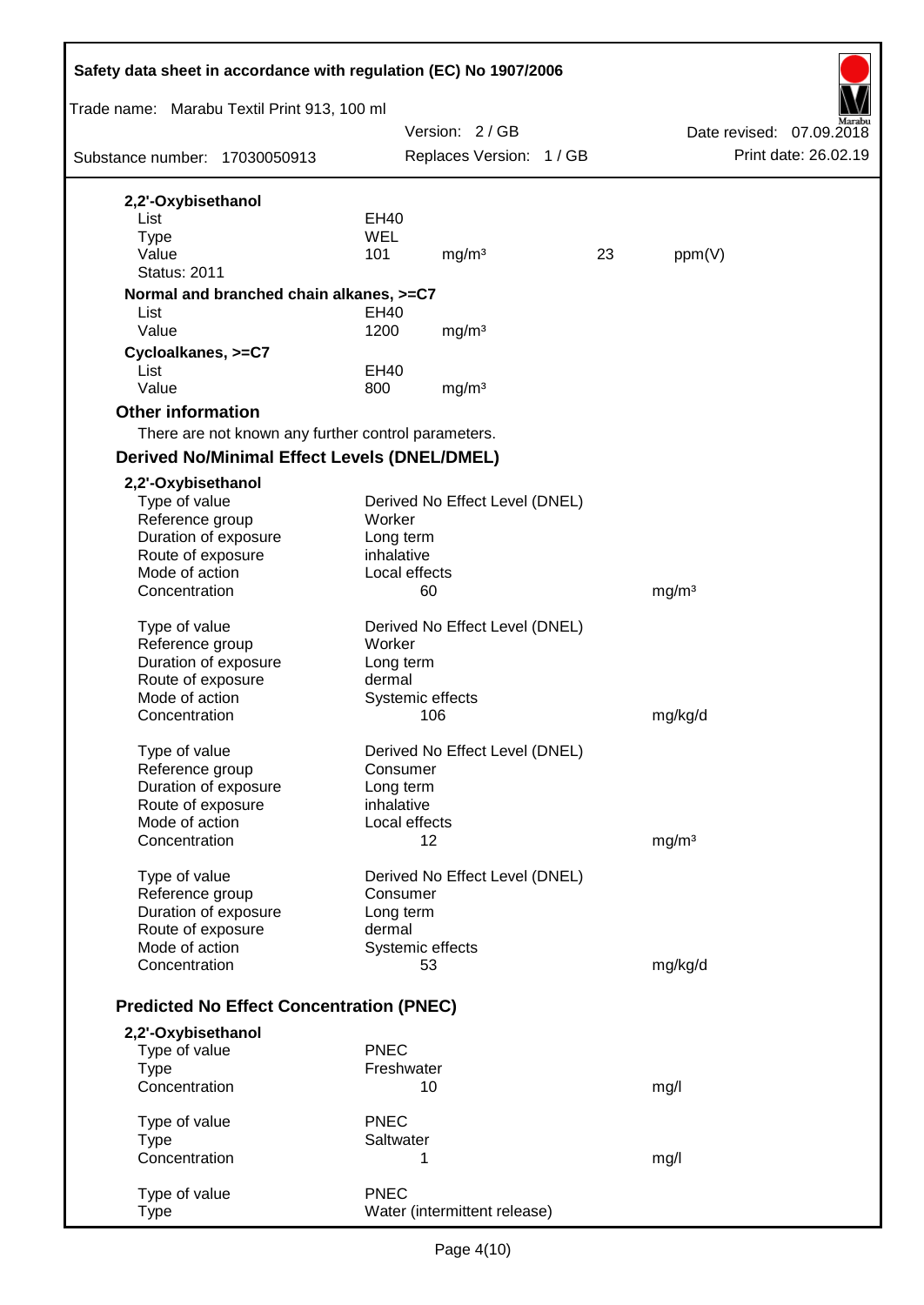| Safety data sheet in accordance with regulation (EC) No 1907/2006                                                                         |                                           |                 |   |                                                  |
|-------------------------------------------------------------------------------------------------------------------------------------------|-------------------------------------------|-----------------|---|--------------------------------------------------|
| Trade name: Marabu Textil Print 913, 100 ml                                                                                               |                                           |                 |   |                                                  |
| Substance number: 17030050913                                                                                                             | Version: 2/GB<br>Replaces Version: 1 / GB |                 |   | Date revised: 07.09.2018<br>Print date: 26.02.19 |
|                                                                                                                                           | 10                                        |                 |   |                                                  |
| Concentration                                                                                                                             |                                           |                 |   | mg/l                                             |
| Type of value                                                                                                                             | <b>PNEC</b>                               |                 |   |                                                  |
| <b>Type</b><br>Concentration                                                                                                              | Sewage treatment plant (STP)<br>199,5     |                 |   |                                                  |
|                                                                                                                                           |                                           |                 |   | mg/l                                             |
| Type of value                                                                                                                             | <b>PNEC</b>                               |                 |   |                                                  |
| <b>Type</b>                                                                                                                               | Freshwater sediment                       |                 |   |                                                  |
| Concentration                                                                                                                             | 20,9                                      |                 |   | mg/kg                                            |
| Type of value                                                                                                                             | <b>PNEC</b>                               |                 |   |                                                  |
| <b>Type</b>                                                                                                                               | Marine sediment                           |                 |   |                                                  |
| Concentration                                                                                                                             | 2,09                                      |                 |   | mg/kg                                            |
| Type of value                                                                                                                             | <b>PNEC</b>                               |                 |   |                                                  |
| <b>Type</b>                                                                                                                               | Soil                                      |                 |   |                                                  |
| Concentration                                                                                                                             | 1,53                                      |                 |   | mg/kg                                            |
| 8.2. Exposure controls<br><b>Exposure controls</b><br>Provide adequate ventilation.<br><b>SECTION 9: Physical and chemical properties</b> |                                           |                 |   |                                                  |
| 9.1. Information on basic physical and chemical properties                                                                                |                                           |                 |   |                                                  |
| <b>Form</b>                                                                                                                               | liquid                                    |                 |   |                                                  |
| <b>Colour</b><br><b>Odour</b>                                                                                                             | coloured<br>odourless                     |                 |   |                                                  |
| <b>Odour threshold</b>                                                                                                                    |                                           |                 |   |                                                  |
| Remarks                                                                                                                                   | No data available                         |                 |   |                                                  |
| pH value                                                                                                                                  |                                           |                 |   |                                                  |
| Value                                                                                                                                     | $\overline{7}$                            | to              | 9 |                                                  |
| Temperature                                                                                                                               | 20                                        | $\rm ^{\circ}C$ |   |                                                  |
| Method                                                                                                                                    | <b>WTW PH 340</b>                         |                 |   |                                                  |
| <b>Melting point</b>                                                                                                                      |                                           |                 |   |                                                  |
| Remarks                                                                                                                                   | not determined                            |                 |   |                                                  |
| <b>Freezing point</b>                                                                                                                     |                                           |                 |   |                                                  |
| Remarks                                                                                                                                   | not determined                            |                 |   |                                                  |
| Initial boiling point and boiling range                                                                                                   |                                           |                 |   |                                                  |
| Value                                                                                                                                     | 100<br>appr.<br>1.013                     | hPa             |   | °C                                               |
| Pressure<br>Source                                                                                                                        | Literature value                          |                 |   |                                                  |
| <b>Flash point</b>                                                                                                                        |                                           |                 |   |                                                  |
| Remarks                                                                                                                                   | Not applicable                            |                 |   |                                                  |
| Evaporation rate (ether $= 1$ ) :                                                                                                         |                                           |                 |   |                                                  |
| Remarks                                                                                                                                   | not determined                            |                 |   |                                                  |
| <b>Flammability (solid, gas)</b><br>Not applicable                                                                                        |                                           |                 |   |                                                  |
| Upper/lower flammability or explosive limits                                                                                              |                                           |                 |   |                                                  |
| Remarks                                                                                                                                   | not determined                            |                 |   |                                                  |
| Vapour pressure                                                                                                                           |                                           |                 |   |                                                  |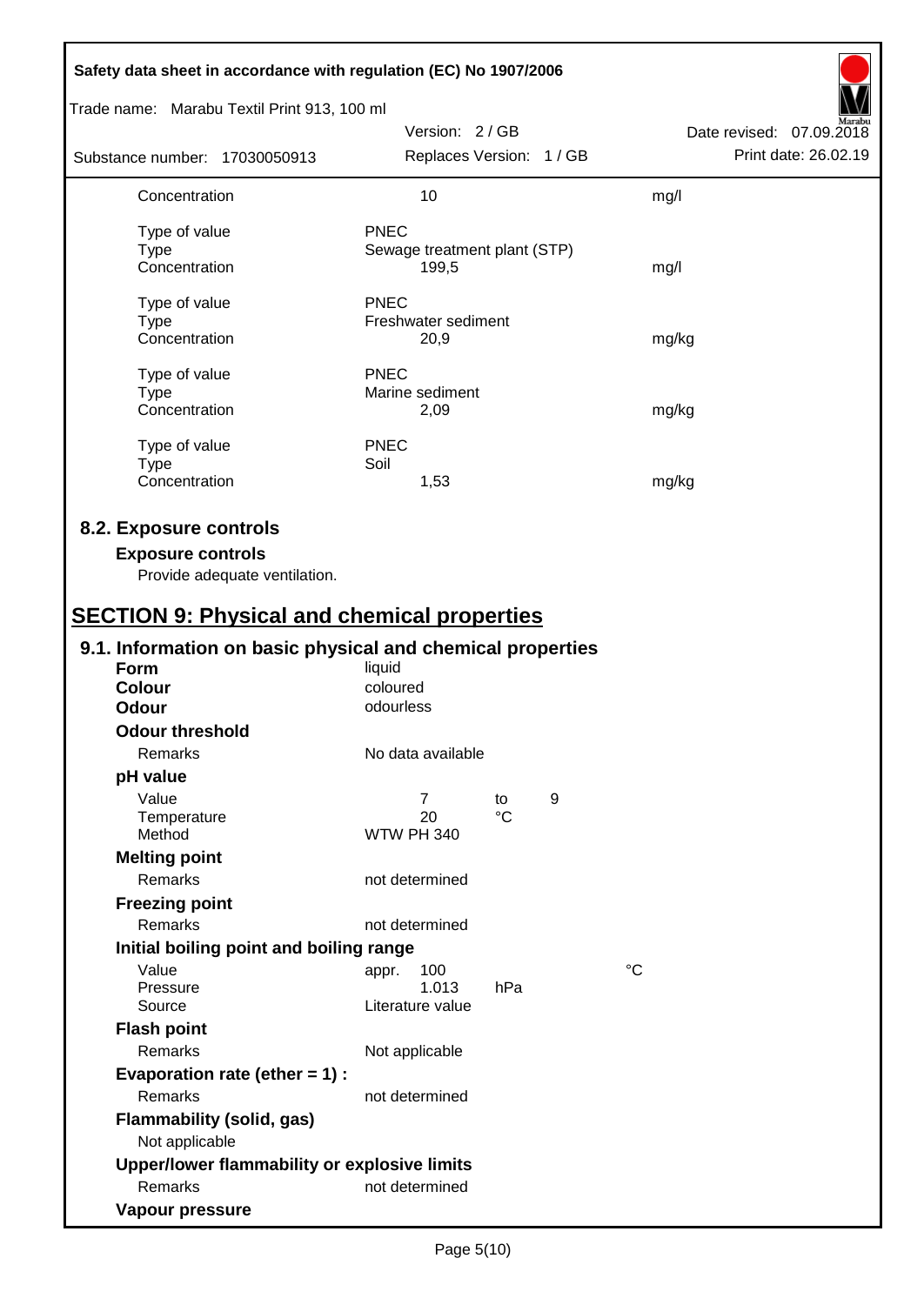| Safety data sheet in accordance with regulation (EC) No 1907/2006                    |                                                                   |                          |  |  |  |
|--------------------------------------------------------------------------------------|-------------------------------------------------------------------|--------------------------|--|--|--|
| Trade name: Marabu Textil Print 913, 100 ml                                          | Version: 2/GB                                                     | Date revised: 07.09.2018 |  |  |  |
| Substance number: 17030050913                                                        | Replaces Version: 1 / GB                                          | Print date: 26.02.19     |  |  |  |
| Value                                                                                | 23<br>appr.                                                       | hPa                      |  |  |  |
| Temperature<br>Method                                                                | $^{\circ}C$<br>20<br>Value taken from the literature              |                          |  |  |  |
| <b>Vapour density</b>                                                                |                                                                   |                          |  |  |  |
| Remarks                                                                              | not determined                                                    |                          |  |  |  |
| <b>Density</b>                                                                       |                                                                   |                          |  |  |  |
| Value                                                                                | 1,23<br>20<br>°C                                                  | g/cm <sup>3</sup>        |  |  |  |
| Temperature<br>Method                                                                | <b>DIN EN ISO 2811</b>                                            |                          |  |  |  |
| Solubility in water                                                                  |                                                                   |                          |  |  |  |
| Remarks                                                                              | miscible                                                          |                          |  |  |  |
| Ignition temperature                                                                 |                                                                   |                          |  |  |  |
| Remarks                                                                              | not determined                                                    |                          |  |  |  |
| <b>Viscosity</b>                                                                     |                                                                   |                          |  |  |  |
| dynamic                                                                              |                                                                   |                          |  |  |  |
| Value<br>Temperature                                                                 | 10000<br>25000<br>to<br>$^{\circ}C$<br>20                         | mPa.s                    |  |  |  |
| Method                                                                               | <b>Brookfield</b>                                                 |                          |  |  |  |
| 9.2. Other information<br><b>Other information</b><br>None known                     |                                                                   |                          |  |  |  |
| <b>SECTION 10: Stability and reactivity</b>                                          |                                                                   |                          |  |  |  |
| 10.1. Reactivity<br>None                                                             |                                                                   |                          |  |  |  |
| 10.2. Chemical stability<br>No hazardous reactions known.                            |                                                                   |                          |  |  |  |
| 10.3. Possibility of hazardous reactions<br>No hazardous reactions known.            |                                                                   |                          |  |  |  |
| 10.4. Conditions to avoid<br>No hazardous reactions known.                           |                                                                   |                          |  |  |  |
| 10.5. Incompatible materials<br>None                                                 |                                                                   |                          |  |  |  |
| 10.6. Hazardous decomposition products<br>No hazardous decomposition products known. |                                                                   |                          |  |  |  |
| <b>SECTION 11: Toxicological information</b>                                         |                                                                   |                          |  |  |  |
| 11.1. Information on toxicological effects                                           |                                                                   |                          |  |  |  |
| <b>Acute dermal toxicity</b>                                                         |                                                                   |                          |  |  |  |
| Remarks                                                                              | Based on available data, the classification criteria are not met. |                          |  |  |  |
| <b>Acute inhalational toxicity</b>                                                   |                                                                   |                          |  |  |  |
| Remarks                                                                              | Based on available data, the classification criteria are not met. |                          |  |  |  |
| <b>Skin corrosion/irritation</b>                                                     |                                                                   |                          |  |  |  |
| Remarks                                                                              | Based on available data, the classification criteria are not met. |                          |  |  |  |
| Serious eye damage/irritation                                                        |                                                                   |                          |  |  |  |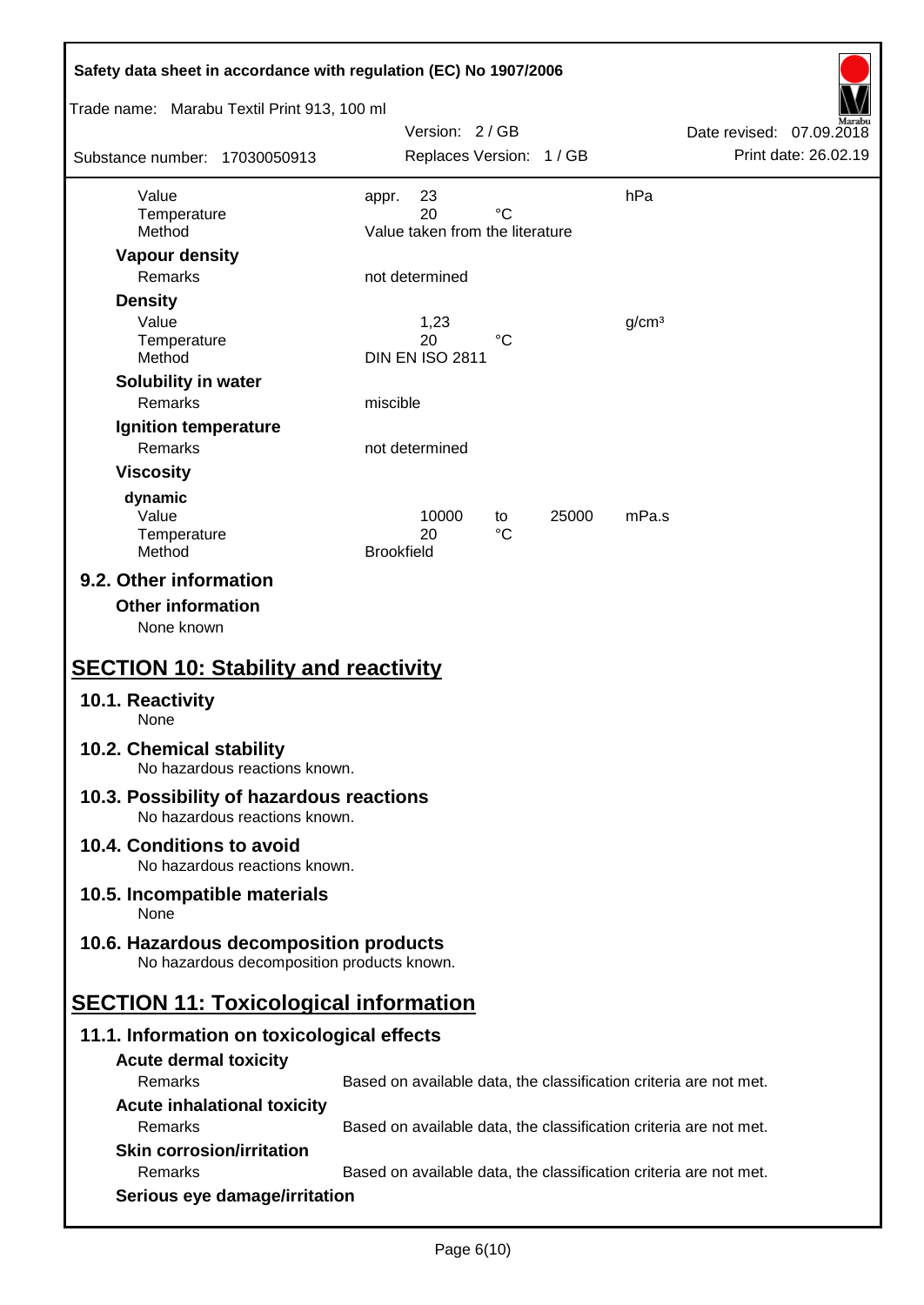Trade name: Marabu Textil Print 913, 100 ml

| Substance number: 17030050913                | Version: 2/GB<br>Replaces Version: 1 / GB                         | Marabu<br>Date revised: 07.09.2018<br>Print date: 26.02.19 |
|----------------------------------------------|-------------------------------------------------------------------|------------------------------------------------------------|
| <b>Remarks</b>                               | Based on available data, the classification criteria are not met. |                                                            |
| <b>Sensitization</b>                         |                                                                   |                                                            |
| <b>Remarks</b>                               | Based on available data, the classification criteria are not met. |                                                            |
| <b>Mutagenicity</b>                          |                                                                   |                                                            |
| <b>Remarks</b>                               | Based on available data, the classification criteria are not met. |                                                            |
| <b>Reproductive toxicity</b>                 |                                                                   |                                                            |
| <b>Remarks</b>                               | Based on available data, the classification criteria are not met. |                                                            |
| Carcinogenicity                              |                                                                   |                                                            |
| <b>Remarks</b>                               | Based on available data, the classification criteria are not met. |                                                            |
| <b>Specific Target Organ Toxicity (STOT)</b> |                                                                   |                                                            |
| Single exposure<br><b>Remarks</b>            | Based on available data, the classification criteria are not met. |                                                            |
| <b>Repeated exposure</b><br>Remarks          | Based on available data, the classification criteria are not met. |                                                            |

#### **Aspiration hazard**

Based on available data, the classification criteria are not met.

#### **Experience in practice**

Provided all the recommended protective and safety precautions are taken, experience shows that no risk to health can be expected.

#### **Other information**

There are no data available on the mixture itself.

The mixture has been assessed following the additivity method of the GHS/CLP Regulation (EC) No 1272/2008.

# **SECTION 12: Ecological information**

## **12.1. Toxicity**

#### **General information**

There are no data available on the mixture itself.Do not allow to enter drains or water courses.The mixture has been assessed following the summation method of the CLP Regulation (EC) No 1272/2008 and is not classified as dangerous for the environment, but contains substance(s) dangerous for the environment. See section 3 for further details.

## **12.2. Persistence and degradability**

#### **General information**

There are no data available on the mixture itself.

#### **12.3. Bioaccumulative potential**

#### **General information**

There are no data available on the mixture itself.

#### **12.4. Mobility in soil**

#### **General information**

There are no data available on the mixture itself.

# **12.5. Results of PBT and vPvB assessment**

## **General information**

There are no data available on the mixture itself.

#### **12.6. Other adverse effects**

#### **General information**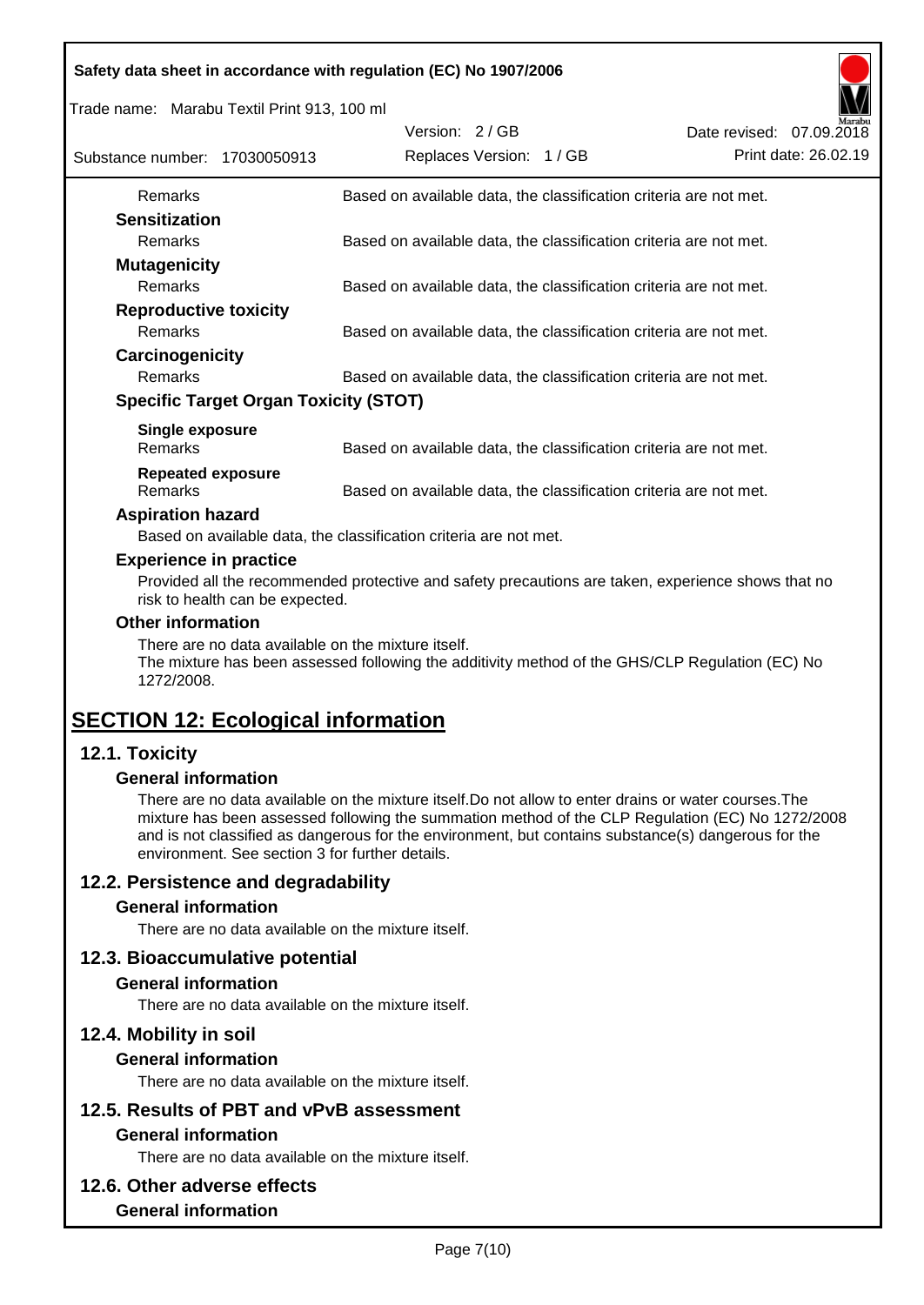Trade name: Marabu Textil Print 913, 100 ml

Version: 2 / GB

Substance number: 17030050913

Replaces Version: 1 / GB Print date: 26.02.19 Date revised: 07.09.2018

There are no data available on the mixture itself.

# **SECTION 13: Disposal considerations**

## **13.1. Waste treatment methods**

#### **Disposal recommendations for the product**

The product can be placed with other household refuse. Small residues in containers can be washed-out with water and put into the drainage system.

#### **Disposal recommendations for packaging**

Packaging that cannot be cleaned should be disposed off as product waste. Completely emptied packagings can be given for recycling.

# **SECTION 14: Transport information**

#### **Land transport ADR/RID**

Non-dangerous goods

- **14.1. UN number**
	- UN -
- **14.2. UN proper shipping name**

| 14.3. Transport hazard class(es) |   |
|----------------------------------|---|
| Class                            |   |
| Label                            |   |
| 14.4. Packing group              |   |
| Packing group                    |   |
| <b>Transport category</b>        | 0 |
| 14.5. Environmental hazards      |   |

## **Marine transport IMDG/GGVSee**

The product does not constitute a hazardous substance in sea transport.

- **14.1. UN number**
- UN -

-

- **14.2. UN proper shipping name**
- **14.3. Transport hazard class(es) Class** 
	- Subsidiary risk
- **14.4. Packing group**
	- Packing group
- **14.5. Environmental hazards**

no

#### **Air transport ICAO/IATA**

The product does not constitute a hazardous substance in air transport.

- **14.1. UN number**
- UN -

-

- **14.2. UN proper shipping name**
- **14.3. Transport hazard class(es)** Class Subsidiary risk **14.4. Packing group** Packing group **14.5. Environmental hazards**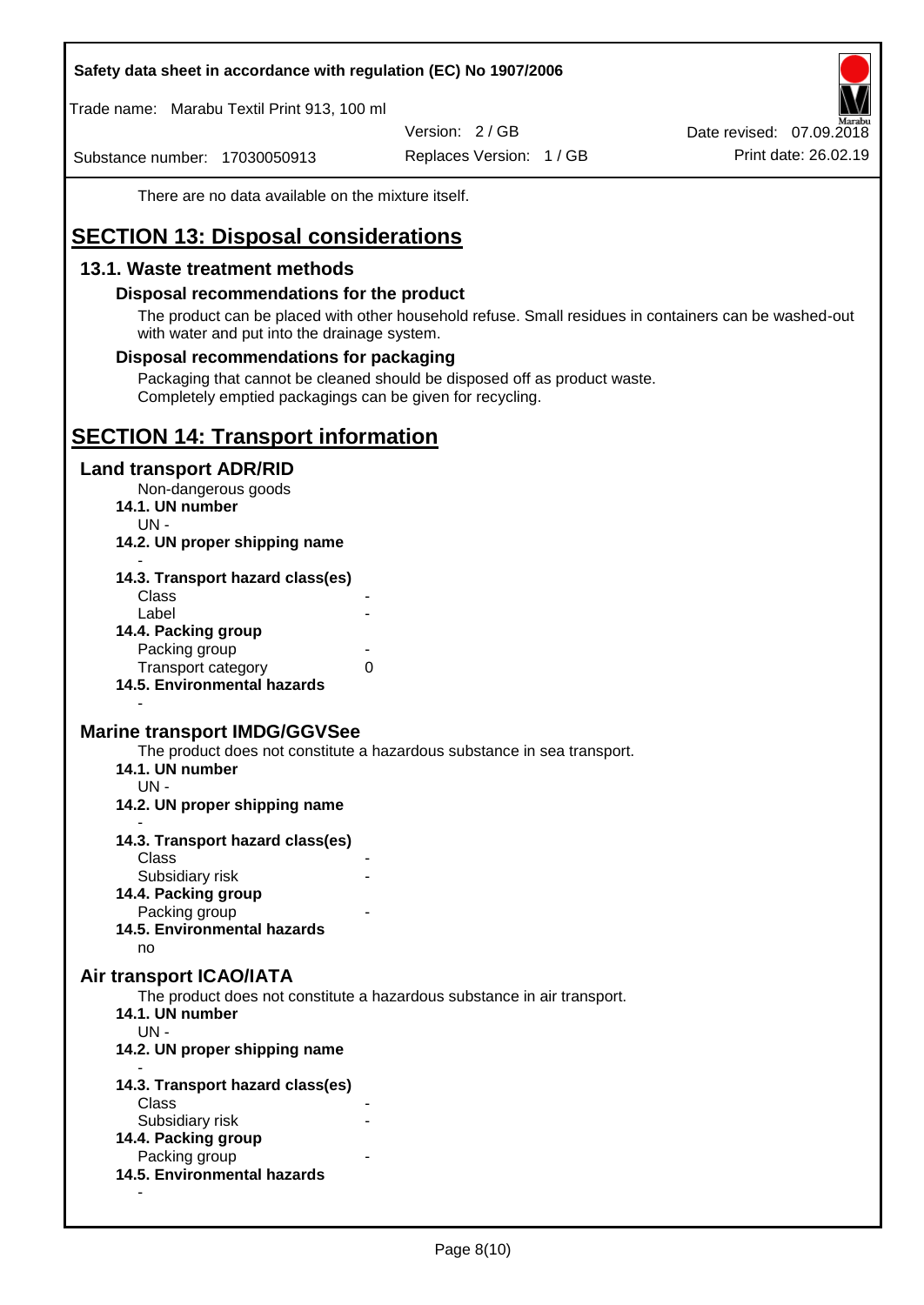| Safety data sheet in accordance with regulation (EC) No 1907/2006 |  |  |  |
|-------------------------------------------------------------------|--|--|--|
|-------------------------------------------------------------------|--|--|--|

Trade name: Marabu Textil Print 913, 100 ml

Version: 2 / GB

Replaces Version: 1 / GB Print date: 26.02.19 Date revised: 07.09.2018

Substance number: 17030050913

## **Information for all modes of transport**

**14.6. Special precautions for user**

Transport within the user's premises:

Always transport in closed containers that are upright and secure.

Ensure that persons transporting the product know what to do in the event of an accident or spillage.

#### **Other information**

**14.7. Transport in bulk according to Annex II of Marpol and the IBC Code** no

## **SECTION 15: Regulatory information \*\*\***

#### **15.1. Safety, health and environmental regulations/legislation specific for the substance or mixture**

**VOC \*\*\***

VOC (EU) 9,16 % VOC (EU) 113,6 g/l

#### **Other information**

The product does not contain substances of very high concern (SVHC).

#### **Other information**

All components are contained in the AICS inventory.

All components are contained in the PICCS inventory.

All components are contained in the DSL inventory.

All components are contained in the IECSC inventory.

All components are contained in the ECL inventory.

All components are contained in the TSCA inventory or exempted.

#### **15.2. Chemical safety assessment**

For this preparation a chemical safety assessment has not been carried out.

# **SECTION 16: Other information**

#### **Hazard statements listed in Chapter 3**

| H301                                      | Toxic if swallowed.                                                |
|-------------------------------------------|--------------------------------------------------------------------|
| H302                                      | Harmful if swallowed.                                              |
| H312                                      | Harmful in contact with skin.                                      |
| H315                                      | Causes skin irritation.                                            |
| H318                                      | Causes serious eye damage.                                         |
| H331                                      | Toxic if inhaled.                                                  |
| H335                                      | May cause respiratory irritation.                                  |
| H373                                      | May cause damage to organs through prolonged or repeated exposure: |
| H400                                      | Very toxic to aquatic life.                                        |
| H410                                      | Very toxic to aquatic life with long lasting effects.              |
| H412                                      | Harmful to aquatic life with long lasting effects.                 |
| <b>CLP categories listed in Chapter 3</b> |                                                                    |
| Acute Tox, 3                              | Acute toxicity, Category 3                                         |
| Acute Tox, 4                              | Acute toxicity, Category 4                                         |
| Aquatic Acute 1                           | Hazardous to the aquatic environment, acute, Category 1            |
| <b>Aquatic Chronic 1</b>                  | Hazardous to the aquatic environment, chronic, Category 1          |
| Aquatic Chronic 3                         | Hazardous to the aquatic environment, chronic, Category 3          |
| Eye Dam. 1                                | Serious eye damage, Category 1                                     |
| Skin Irrit. 2                             | Skin irritation, Category 2                                        |
| STOT RE 2                                 | Specific target organ toxicity - repeated exposure, Category 2     |
| STOT SE3                                  | Specific target organ toxicity - single exposure, Category 3       |